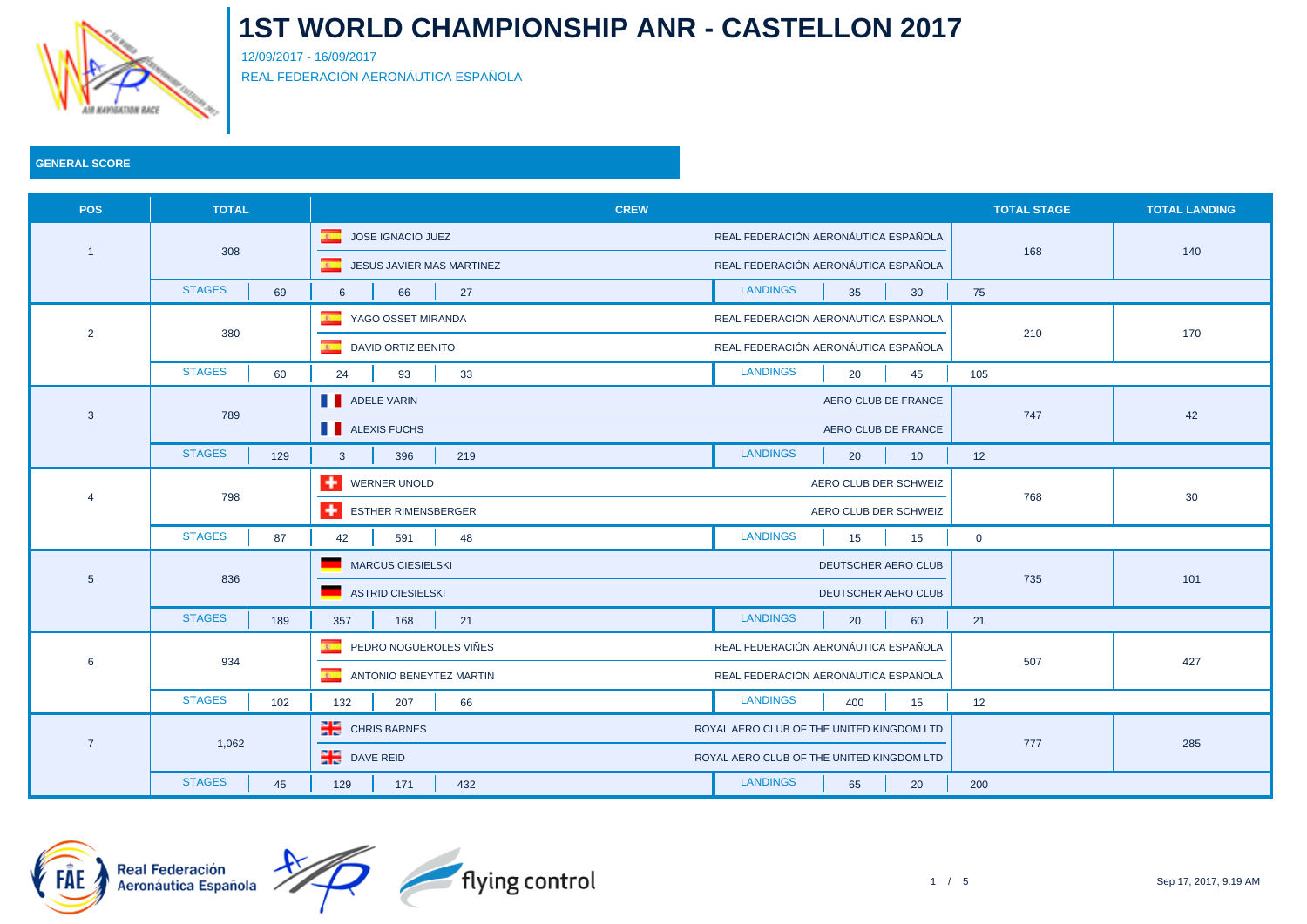

12/09/2017 - 16/09/2017 REAL FEDERACIÓN AERONÁUTICA ESPAÑOLA

### **GENERAL SCORE**

| <b>POS</b>      | <b>TOTAL</b>         | <b>CREW</b>                                    |                                               | <b>TOTAL STAGE</b> | <b>TOTAL LANDING</b> |
|-----------------|----------------------|------------------------------------------------|-----------------------------------------------|--------------------|----------------------|
|                 | 1,065                | $\overline{\mathbf{R}}$<br>YURI RABASA ROIG    | REAL FEDERACIÓN AERONÁUTICA ESPAÑOLA          |                    | 78                   |
| 8               |                      | MAURO ESTEVE CAST                              | REAL FEDERACIÓN AERONÁUTICA ESPAÑOLA          | 987                |                      |
|                 | <b>STAGES</b><br>39  | 18<br>927<br>$\mathbf{3}$                      | <b>LANDINGS</b><br>40<br>35                   | $\mathbf{3}$       |                      |
|                 |                      | <b>KURT NOREVIK</b>                            | NORGES LUFTSPORTFORBUND                       |                    | 38                   |
| 9               | 1,304                | PETER STROEMME                                 | NORGES LUFTSPORTFORBUND                       | 1,266              |                      |
|                 | <b>STAGES</b><br>237 | 405<br>408<br>216                              | <b>LANDINGS</b><br>$\overline{0}$<br>20       | 18                 |                      |
|                 | 1,567                | IVO LENGAL                                     | AEROKLUB CESKÈ REPUBLIK                       |                    | 52                   |
| 10 <sup>°</sup> |                      | JURAJ CEKAN                                    | AEROKLUB CESKÈ REPUBLIK                       | 1,515              |                      |
|                 | <b>STAGES</b><br>267 | 873<br>345<br>30                               | <b>LANDINGS</b><br>30<br>10                   | 12                 |                      |
|                 | 1,678                | JOHANNES CSERVENY                              | ÖSTERREICHISCHER AERO CLUB                    | 1,596              | 82                   |
| 11              |                      | $\overline{\mathbf{r}}$<br>PABLO MANUEL KEENOY | REAL FEDERACIÓN AERONÁUTICA ESPAÑOLA          |                    |                      |
|                 | <b>STAGES</b><br>108 | 177<br>1,080<br>231                            | <b>LANDINGS</b><br>35<br>20                   | 27                 |                      |
| 12              | 1,681                | $\overline{R}$<br>CARLOS EUGUI AGUADO          | REAL AEROCLUB DE NAVARRA                      | 1,614              | 67                   |
|                 |                      | <b>E</b> JAUME COLOMBAS SALVA                  | REAL FEDERACIÓN AERONÁUTICA ESPAÑOLA          |                    |                      |
|                 | <b>STAGES</b><br>90  | 507<br>627<br>390                              | <b>LANDINGS</b><br>$\overline{0}$<br>25       | 42                 |                      |
|                 | 1,899                | <b>O</b> JULIO TEIXEIRA                        | FEDERAÇÃO PORTUGUESA DE AERONÁUTICA           |                    |                      |
| 13              |                      | <b>O</b> BERNARDO REIS                         | FEDERAÇÃO PORTUGUESA DE AERONÁUTICA           | 1,809              | 90                   |
|                 | <b>STAGES</b><br>588 | 399<br>636<br>186                              | <b>LANDINGS</b><br>$\Omega$<br>$\overline{0}$ | 90                 |                      |
|                 |                      | FRANK ECKARD                                   | AERO CLUB OF SOUTH AFRICA                     |                    |                      |
| 14              | 1,902                | CALLY ECKARD                                   | AERO CLUB OF SOUTH AFRICA                     | 1,887              | 15                   |
|                 | <b>STAGES</b><br>369 | 87<br>459<br>972                               | <b>LANDINGS</b><br>15<br>$\mathbf 0$          | $\mathbf 0$        |                      |

flying control



2 / 5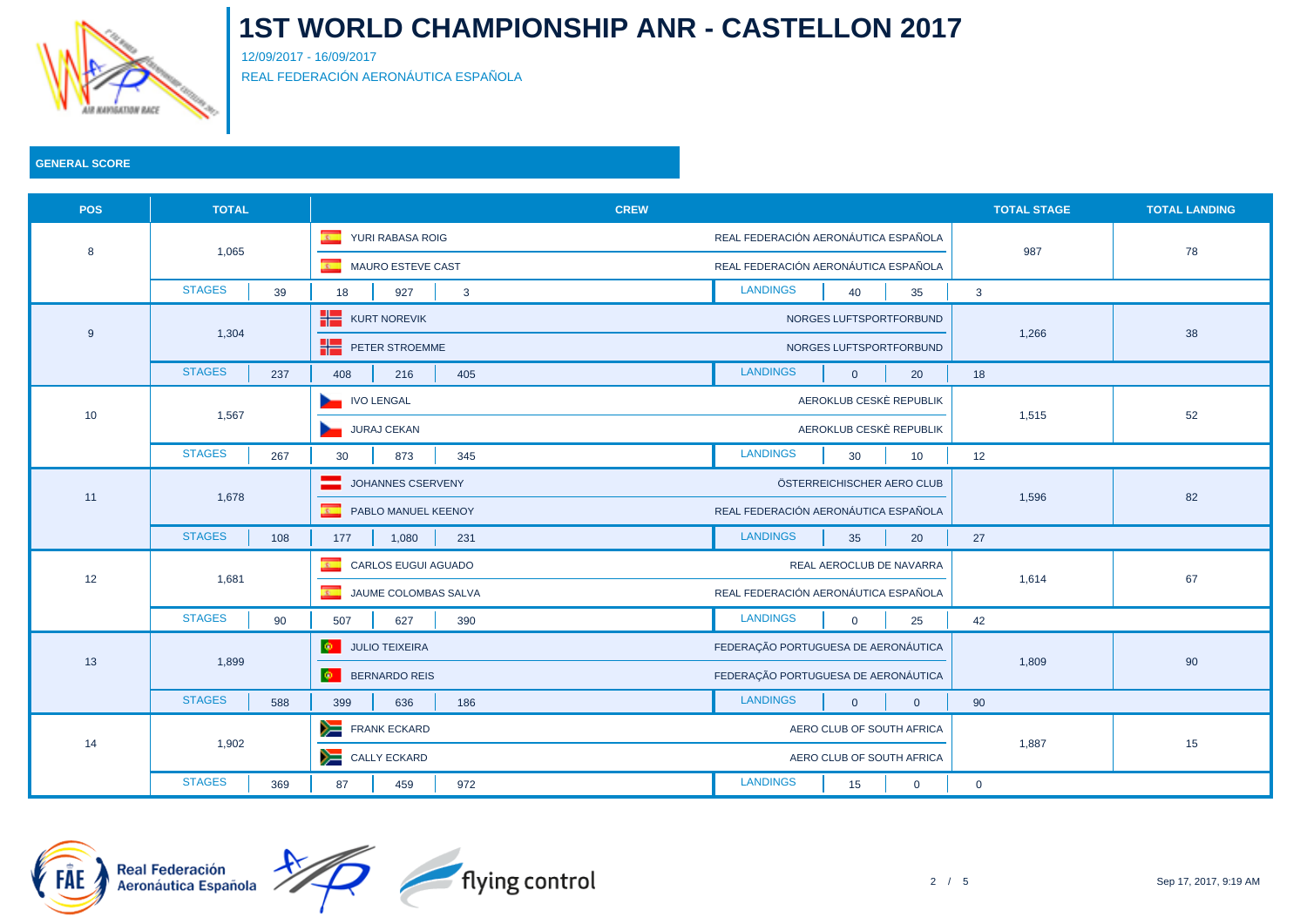

12/09/2017 - 16/09/2017 REAL FEDERACIÓN AERONÁUTICA ESPAÑOLA

| <b>POS</b> | <b>TOTAL</b>         | <b>CREW</b>                                             |                                          | <b>TOTAL STAGE</b> | <b>TOTAL LANDING</b> |
|------------|----------------------|---------------------------------------------------------|------------------------------------------|--------------------|----------------------|
|            |                      | $\overline{\mathbf{R}^{(0)}}$<br>ROBERTO BLANCO VELARDE | REAL FEDERACIÓN AERONÁUTICA ESPAÑOLA     |                    | 82                   |
| 15         | 1,903                | <b>E</b> RAQUEL PAGOLA DIVASSON                         | REAL FEDERACIÓN AERONÁUTICA ESPAÑOLA     | 1,821              |                      |
|            | <b>STAGES</b><br>531 | 48<br>747<br>495                                        | <b>LANDINGS</b><br>20<br>20              | 42                 |                      |
|            |                      | SAMI VIITANEN                                           | SUOMEN ILMAILULIITTO RY                  |                    | 73                   |
| 16         | 1,972                | <b>KALLE AUITIO</b>                                     | SUOMEN ILMAILULIITTO RY                  | 1,899              |                      |
|            | <b>STAGES</b><br>471 | 165<br>864<br>399                                       | <b>LANDINGS</b><br>45<br>25              | $\mathbf{3}$       |                      |
|            | 2,190                | DÖRTHE GRUBEK                                           | DEUTSCHER AERO CLUB                      |                    | 249                  |
| 17         |                      | ARNOLD GRUBEK                                           | DEUTSCHER AERO CLUB                      | 1,941              |                      |
|            | <b>STAGES</b><br>372 | 924<br>414<br>231                                       | <b>LANDINGS</b><br>45<br>150             | 54                 |                      |
|            | 2,525                | $\overline{R}$<br><b>VICENTE NEBOT PEIRAT</b>           | REAL FEDERACIÓN AERONÁUTICA ESPAÑOLA     | 2,292              | 233                  |
| 18         |                      | PERE JOAN NOGUEROLES ASENCIO                            | REAL FEDERACIÓN AERONÁUTICA ESPAÑOLA     |                    |                      |
|            | <b>STAGES</b><br>504 | 429<br>330<br>1,029                                     | <b>LANDINGS</b><br>175<br>40             | 18                 |                      |
|            | 2,593                | MARY DE KLERK                                           | AERO CLUB OF SOUTH AFRICA                |                    | 65                   |
| 19         |                      | THYS MERWE                                              | AERO CLUB OF SOUTH AFRICA                | 2,528              |                      |
|            | <b>STAGES</b><br>183 | 747<br>531<br>1,067                                     | <b>LANDINGS</b><br>10<br>55              | $\overline{0}$     |                      |
| 20         | 2,597                | POVILAS LIBERIS                                         | LIETUVOS AEROKLUBAS                      |                    | 383                  |
|            |                      | <b>KRIVICKAS IGNAS</b>                                  | LIETUVOS AEROKLUBAS                      | 2,214              |                      |
|            | <b>STAGES</b><br>345 | 480<br>1,050<br>339                                     | <b>LANDINGS</b><br>300<br>65             | 18                 |                      |
|            |                      | $\mathbf{r}$<br>FERNANDO AHIJADO MARTIN                 | REAL FEDERACIÓN AERONÁUTICA ESPAÑOLA     |                    | 135                  |
| 21         | 2,598                | <b>E</b> IÑIGO PRIETA SILVA                             | REAL FEDERACIÓN AERONÁUTICA ESPAÑOLA     | 2,463              |                      |
|            | <b>STAGES</b><br>501 | 564<br>618<br>780                                       | <b>LANDINGS</b><br>40<br>$5\overline{)}$ | 90                 |                      |

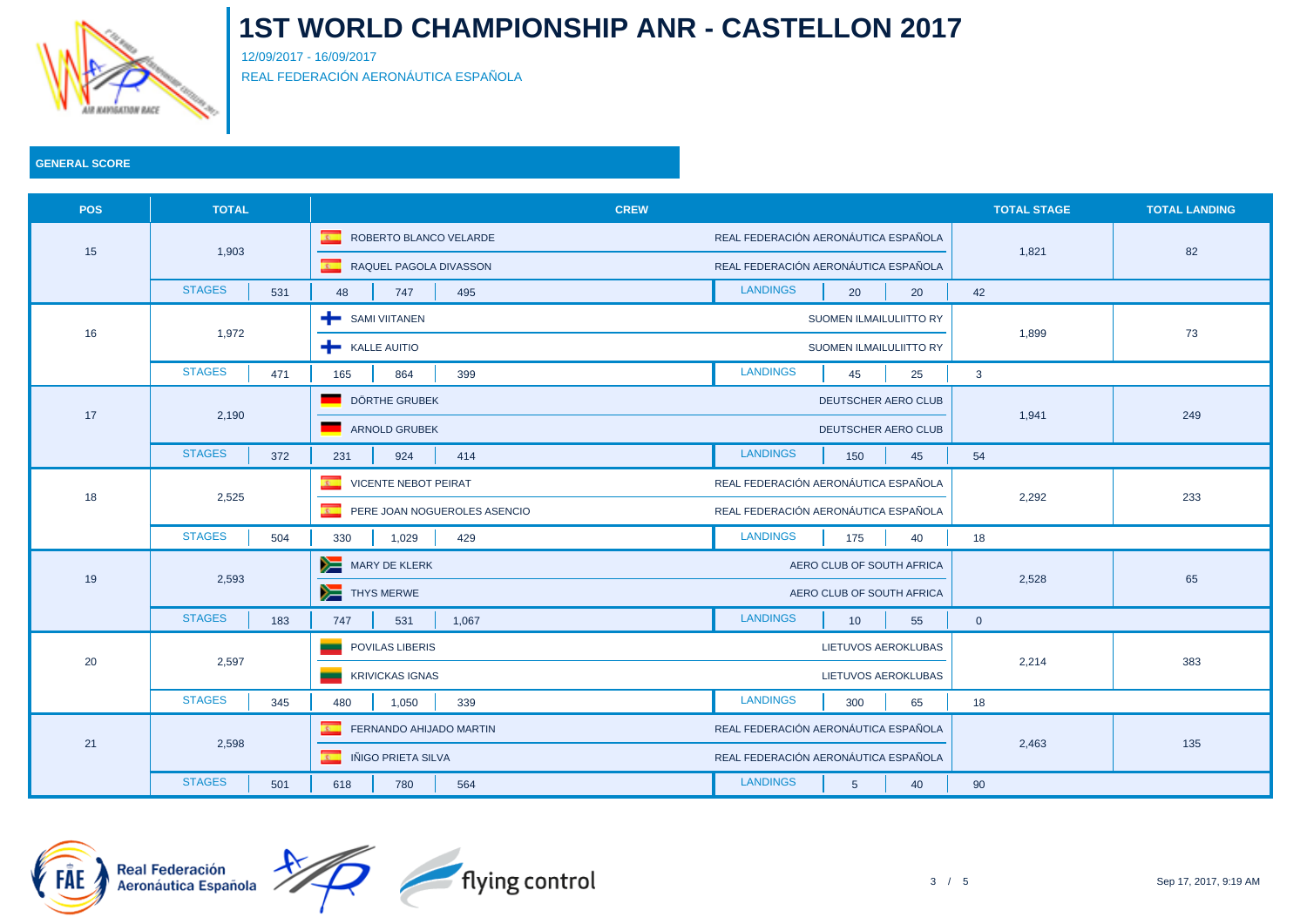

12/09/2017 - 16/09/2017 REAL FEDERACIÓN AERONÁUTICA ESPAÑOLA

| <b>POS</b> | <b>TOTAL</b>           | <b>CREW</b>                       |                                           | <b>TOTAL STAGE</b> | <b>TOTAL LANDING</b> |
|------------|------------------------|-----------------------------------|-------------------------------------------|--------------------|----------------------|
|            | 3,169                  | HANS SCHWEBEL                     | AERO CLUB OF SOUTH AFRICA                 |                    | 133                  |
| 22         |                        | RONALD STIRK                      | AERO CLUB OF SOUTH AFRICA                 | 3,036              |                      |
|            | <b>STAGES</b><br>723   | 840<br>1,185<br>288               | <b>LANDINGS</b><br>15<br>40               | 78                 |                      |
|            | 3,950                  | MANUEL JOSE SOS GALLEN            | REAL FEDERACIÓN AERONÁUTICA ESPAÑOLA      |                    | 159                  |
| 23         |                        | JOHISSY BRIONES ESTEBANEZ         | REAL FEDERACIÓN AERONÁUTICA ESPAÑOLA      | 3,791              |                      |
|            | <b>STAGES</b><br>999   | 512<br>1,224<br>1,056             | <b>LANDINGS</b><br>40<br>110              | 9                  |                      |
|            | 4,046                  | <b>THE MARTIN SCHWINGEWEITZEN</b> | AERO CLUB DER SCHWEIZ                     |                    | 530                  |
| 24         |                        | DEBORAH MÜLLER                    | AERO CLUB DER SCHWEIZ                     | 3,516              |                      |
|            | <b>STAGES</b><br>1,065 | 1,029<br>855<br>567               | <b>LANDINGS</b><br>300<br>30              | 200                |                      |
|            | 4,154                  | <b>RODNEY BLOIS</b>               | ROYAL AERO CLUB OF THE UNITED KINGDOM LTD | 3,855              | 299                  |
| 25         |                        | <b>THE JUDITH WORDSWORTH</b>      | ROYAL AERO CLUB OF THE UNITED KINGDOM LTD |                    |                      |
|            | <b>STAGES</b><br>834   | 1,311<br>891<br>819               | <b>LANDINGS</b><br>10<br>175              | 114                |                      |
|            | 4,321                  | KENNETH JACOBSEN                  | NORGES LUFTSPORTFORBUND                   |                    |                      |
| 26         |                        | ANDERS M. W. LIBERG               | NORGES LUFTSPORTFORBUND                   | 4,136              | 185                  |
|            | <b>STAGES</b><br>495   | 1,664<br>1,041<br>936             | <b>LANDINGS</b><br>60<br>35               | 90                 |                      |
| 27         | 4,501                  | PETRI HILTUNEN                    | SUOMEN ILMAILULIITTO RY                   | 4,453              | 48                   |
|            |                        | ARMIN ZUEGER                      | SUOMEN ILMAILULIITTO RY                   |                    |                      |
|            | <b>STAGES</b><br>582   | 812<br>2,339<br>720               | <b>LANDINGS</b><br>20<br>25               | $\mathbf{3}$       |                      |
|            | 5,487                  | LORENZO RAMAZZOTTI                | FEDERATION AERONAUTIQUE LUXEMBURGOUISE    |                    | 270                  |
| 28         |                        | <b>HEINZ CHRISTIAN</b>            | FEDERATION AERONAUTIQUE LUXEMBURGOUISE    | 5,217              |                      |
|            | <b>STAGES</b><br>1,831 | 1,355<br>1,443<br>588             | <b>LANDINGS</b><br>40<br>200              | 30                 |                      |